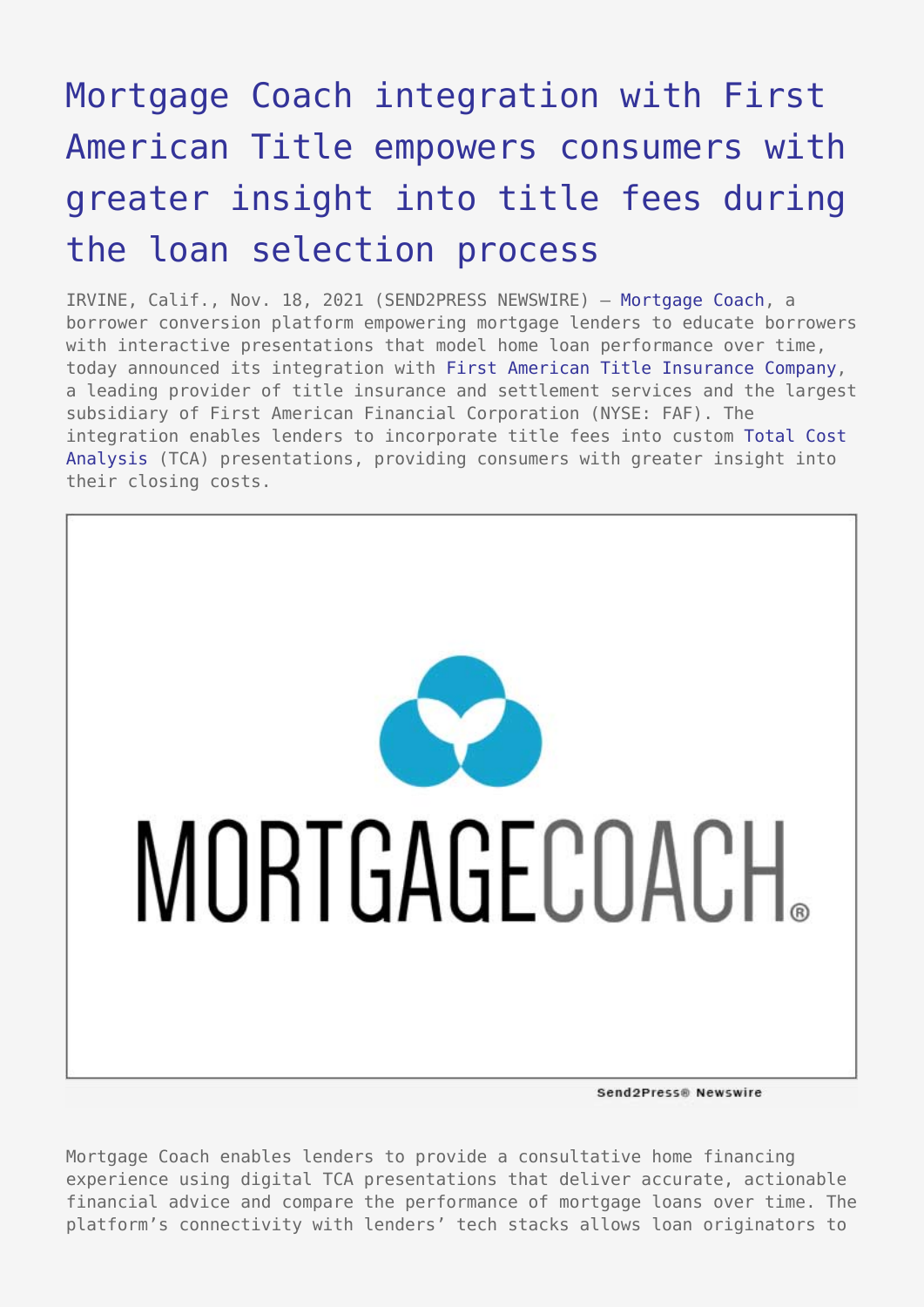automatically generate and send custom TCA presentations to borrowers via email, text or Mortgage Coach's native mobile app. The integration with First American Title makes it possible to import exact title fees — including lenders' title insurance, recording, Escrow service and borrower closing service fees — into TCA presentations.

[First Tech Credit Union](https://www.firsttechfed.com/) (First Tech) is the first to leverage Mortgage Coach's integration with First American Title. According to First Tech Vice President of Mortgage Lending Bill Bolton, "Mortgage Coach TCAs have been pivotal to providing our member family with modern, personalized home financing service that helps them achieve their financial dreams. Using Mortgage Coach's integration with First American Title to provide exact insight into title fees during the loan selection process demonstrates our commitment to member education and uncompromising service."

"When lenders couple consultative education with greater insight into loan fees, consumers feel empowered to make milestone financial decisions with confidence," said Mortgage Coach President Joseph Puthur. "By providing additional insight into closing costs, Mortgage Coach's integration with First American Title helps lenders provide an elevated level of service that will keep customers coming back for life."

"Mortgage Coach's use of our API is a prime example of how First American Title can create efficiencies for our lender customers, while also simplifying the home-buying process for buyers and sellers," said Jim Dulle, senior vice president and managing director with First American Title's Direct Division. "We're committed to developing and deploying innovative technologies that help improve the process of buying and selling real estate for all the parties involved."

Mortgage Coach customers who would like to activate the First American Title integration should contact their customer success representative.

#### **About Mortgage Coach:**

Mortgage Coach is an award-winning borrower conversion platform that gives consumers the confidence to transact with educational presentations that model loan performance over time. The company's side-by-side loan comparisons allow borrowers to make faster, more informed mortgage decisions while enabling lenders to consistently deliver an on-brand, consultative home financing experience that increases borrower conversion, repeat business and referrals. To date, more than 120 enterprise independent mortgage banks, depository banks and credit unions rely on Mortgage Coach to deliver personalized, modern service that grows revenue and customer loyalty. To learn more about Mortgage Coach, visit [https://www.mortgagecoach.com](https://www.mortgagecoach.com/) or follow @MortgageCoach.

### **About First American Title:**

First American Title, the largest subsidiary of First American Financial Corporation (NYSE: FAF), traces its history to 1889. One of the largest title insurers in the nation, the company offers title services through its direct